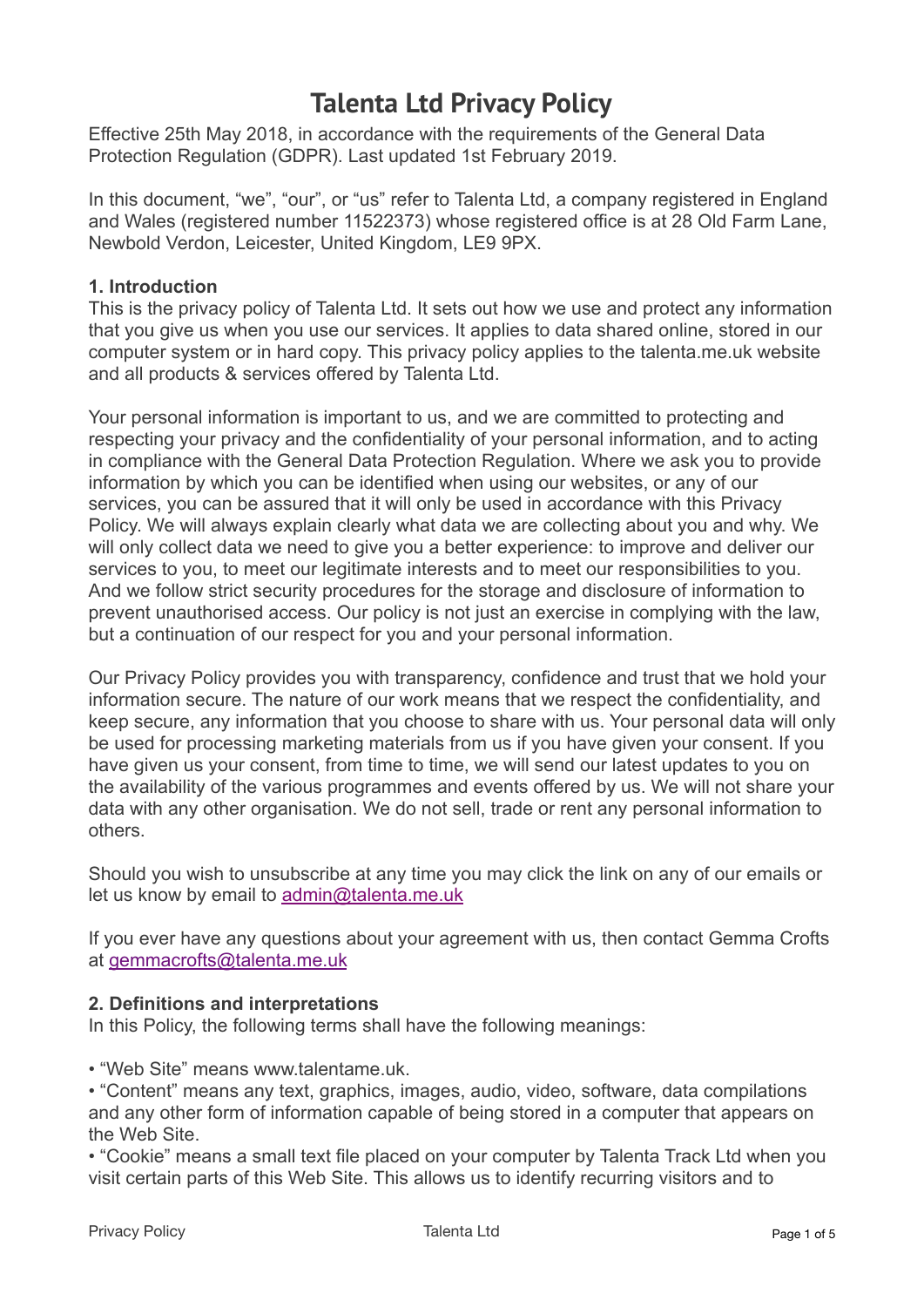analyse their browsing habits within the Web Site. Further details are at 11 below "How we Use Cookies".

• "Data" means collectively all information that you submit to Talenta Ltd. This includes information submitted using any of our Services or Systems.

• "Personal Data" means data relating to a living individual who can be identified from that data (or from that data and other information in our possession).

• "Service" means collectively any services or information that Talenta Ltd makes available through the Web Site or directly with you either now or in the future.

• "System" means any online communications infrastructure that Talenta Ltd makes available through the Web Site either now or in the future. This includes, but is not limited to, web-based email and email links.

• "User" / "Users" means any third party that accesses the Web Site and uses our services and is not employed by Talenta Ltd and acting in the course of their employment.

# **3. What we collect**

We may collect the following personal data from you when you use our website, attend events, contact us using email, sign up to or purchase a service from us as a client, or provide services to us:

- Your name and title
- Contact email addresses and telephone numbers
- Other information given to us for the purpose of communicating or meeting
- Company name, address and job title
- The IP address you use to log in
- Enquiries you have made
- Your interests, preferences, feedback and survey responses
- Products (free or otherwise) that you download
- Marketing data, including your preferences for receiving marketing from us
- Responses and actions relating to our training programmes.

# **4. What we do with the information we collect**

The information that we hold is required to understand your needs and provide you with a better service. In particular, it enables us to:

- Respond to enquiries
- Provide you with news, insights and updates
- Notify you of any changes in our services
- Allow us to monitor usage statistics as a basis for future improvements to relevant website processes
- Monitor and improve our products, services and communications
- Invite you to take part in research campaigns
- Fulfil our contractual obligations entered into between you and Talenta Ltd
- Organise and deliver Talenta Ltd training programmes and events
- Meet security / health and safety requirement where you attend events or training courses
- Maintain Talenta Ltd records

We only use your personal information for our own uses.

Special personal information is data about your race or ethnicity, religious or philosophical beliefs, sex life, sexual orientation, political opinions, trade union membership, information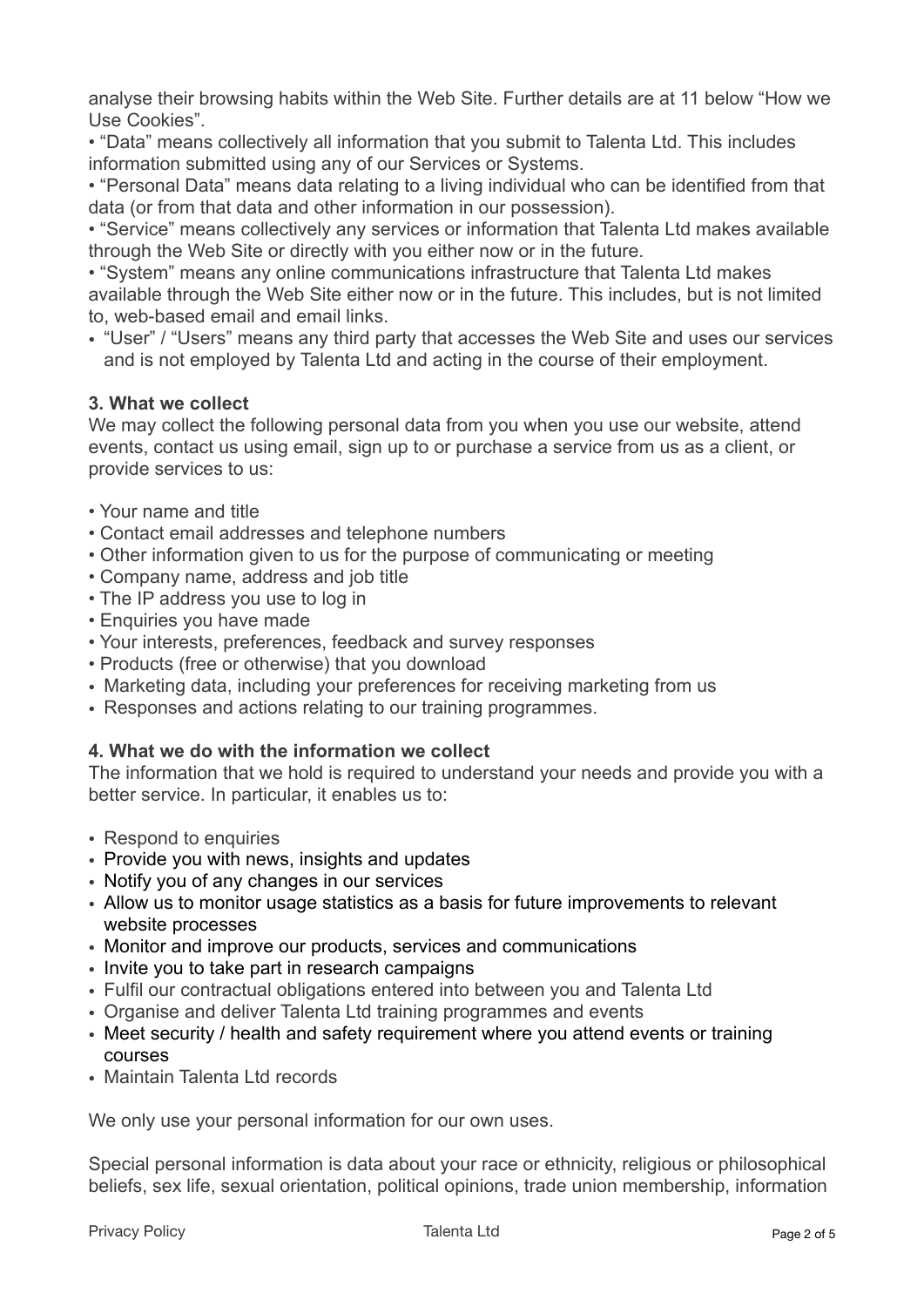about your health and genetic and biometric data. It also includes information about criminal convictions and offences.

We do not collect any special personal information about you.

# **5. Our lawful bases for processing your information**

We will only use your personal information where one of the following applies:

• You have given us your consent, such as to send you marketing communication or information which we feel you may find interesting. *You can withdraw your consent at any time by clicking unsubscribe on the link allocated at the bottom of the emails you receive from us.*

• It is necessary for performing a contract that we have with you, such a fulfilment of a service for which you have signed up

• For our own legitimate interests provided your rights do not override these interests, such as:

- Sending appropriate and tailored communication to you
- Monitoring and improving our products & services
- 
- Managing the data we hold<br>- \*We need to comply with a legal obligation

Your personal information will only be used for the purpose or purposes it was collected. It will not be sold, shared or distribute to third parties unless we have your permission. However, we will share your data if we are required to do so by \*law – for example, by court order, or to prevent fraud or other crime.

# **6. Your rights in controlling your personal information**

You have the following rights over the personal data about you that we are holding and processing:

• Right to be informed: this Policy provides you with information in relation to how your data is processed. This ensures that we are transparent about what we will do with the information you supply to us.

• Right of access: you may request details of personal information which we hold about you under the Data Protection Act 2018 and the General Data Protection Regulation. This is called a Subject Access Request.

• Right to request information held is accurate and how to update it: if you believe that any information we are holding on you is incorrect or incomplete, please email us at [admin@gemmacrofts.me.uk](mailto:admin@gemmacrofts.me.uk) and we will respond as quickly as possible.

• Right to erasure: in certain circumstances, you may ask us to delete information about you and stop processing or publishing it (often called the Right to be Forgotten).

• Right to object to the processing that is likely to cause you damage or distress: where you challenge the accuracy or lawful processing of your information, we will consider this. • Right to receive an electronic copy of any information you have consented to us holding known as data portability: you can ask us to provide the personal data about you we hold, securely and in a machine-readable format, so it can be moved, copied or transferred to be used across different services or for you to give to another organisation.

• Right to object: you can unsubscribe from our mailings and remove your details at any time. If you wish to stop receiving communications from us, you will be able to do so by contacting us at [admin@talenta.me.uk](mailto:admin@talenta.me.uk)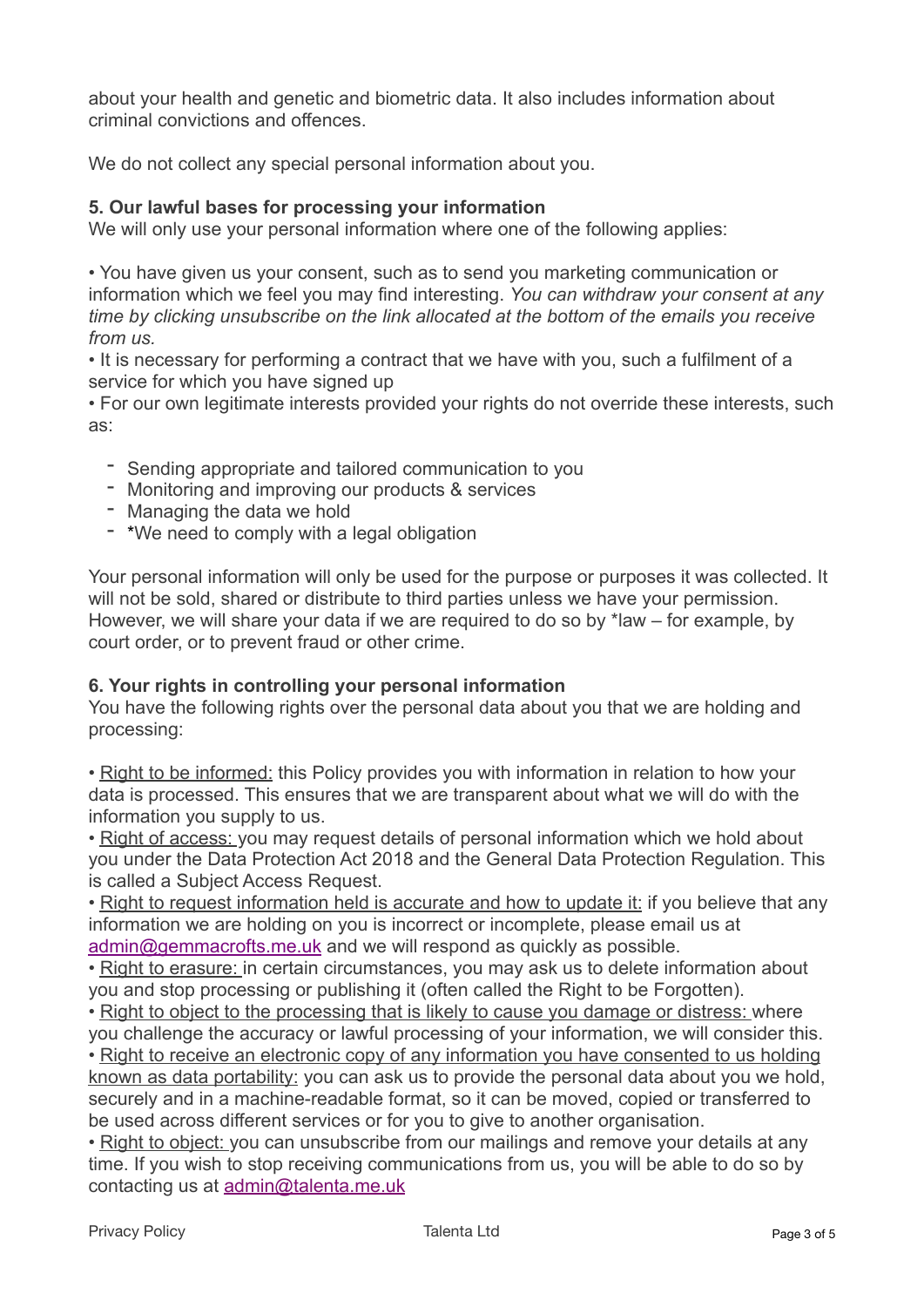You can ask us to make changes in how your data is handled and we will respond promptly should a request be made.

If you wish us to remove personally identifiable information from our website, you should contact us to make your request.

# **7. How long we store your information**

Talenta Ltd meets its obligations in holding the data you provide to us. These include complying with any laws and rules that apply to us and to our service providers. We follow clear guidelines to ensure that your data is not held for longer than is necessary to:

- Provide you with the services you have requested
- Comply with legal requirements

In general, this means that we will only hold your personal data for a minimum of 1 year and a maximum of 7 years. We hold the information that you provide to us while you are an active, client and / or user of our services.

# **8. Keeping your information secure**

Data security is of great importance to Talenta Ltd. In order to prevent unauthorised access or disclosure we have taken care to put in place suitable physical, electronic and managerial procedures in order to safeguard and secure any data collected online. The Talenta Ltd. website is maintained on a secure server. All our suppliers meet the standards we require.

Unfortunately, no data transmission or storage system is completely secure. If you feel that the security of your account or interaction with us have been compromised, please contact us immediately. If such disclosure does occur, we will contact you as soon as possible to explain what has happened and take all steps required of us to meet our obligation under the legislation. For more information, contact us at [admin@talenta.me.uk](mailto:admin@talenta.me.uk)

# **9. Communicating with us**

When you contact us, whether by telephone, through our website or by e-mail, we collect the data you have given to us in order to reply with the information you need. We record your request and our reply in order to increase the efficiency of our business. We keep personally identifiable information associated with your message, such as your name and email address so as to be able to track our communications with you to provide a highquality service.

# **10. Links to other websites**

Our website may contain links to other websites of interest. However, once you have used these links to leave our site, you should note that we do not have any control over those other websites. Therefore, we cannot be responsible for the protection and privacy of any information which you provide whilst visiting such sites and such sites are not governed by this Privacy Policy. You should exercise caution and look at the privacy statement applicable to the website in question.

Talenta Ltd. may, from time to time, employ the services of other parties to deal with matters including but not limited to:

- Payment handling
- Search engine facilities
- Advertising and marketing

Privacy Policy **Provides** Page 4 of 5